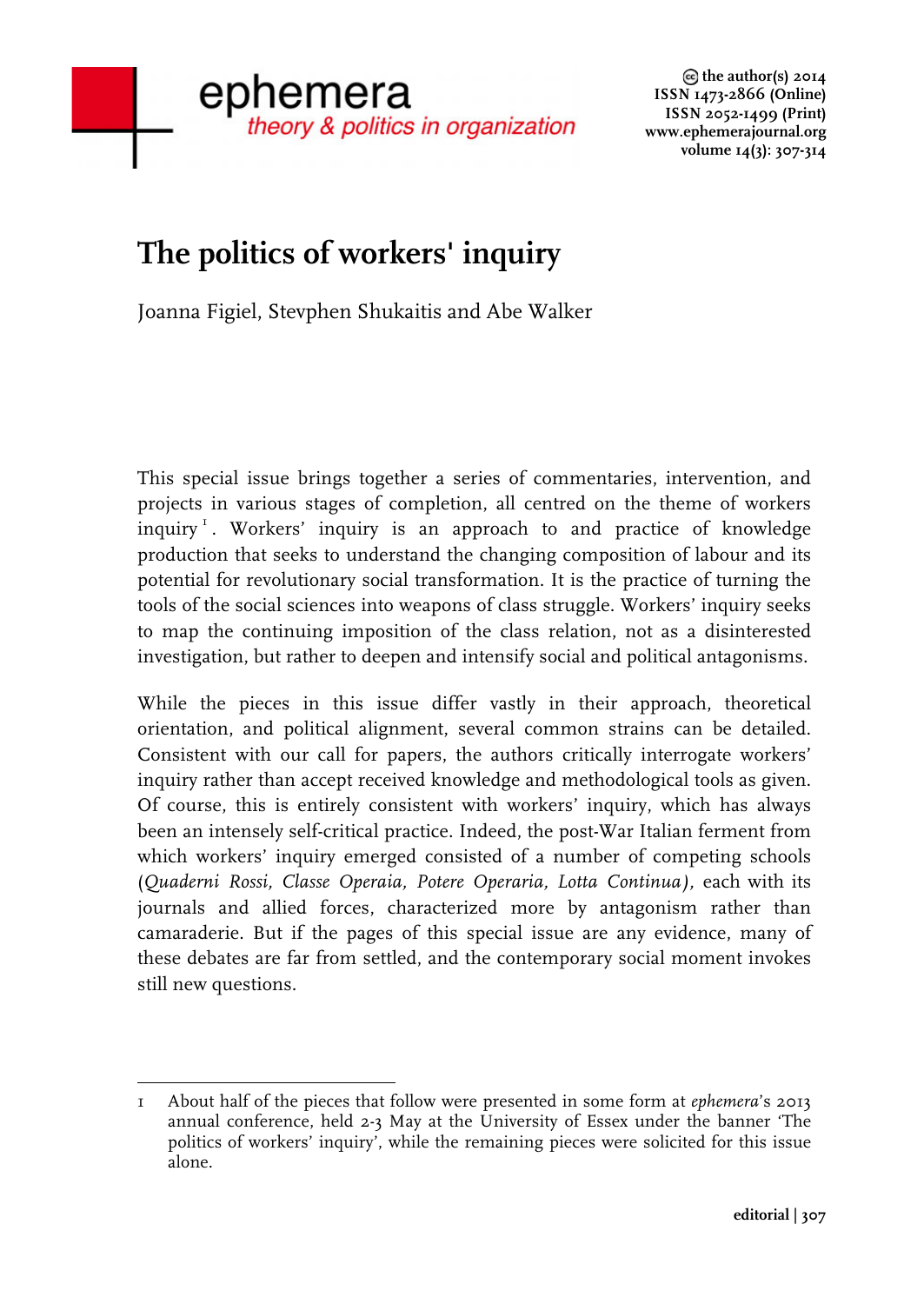To provide some context, a bit of exposition covering the origins of workers inquiry may be necessary. Workers' inquiry developed in a context marked by rapid industrialization, mass migration, and the use of industrial sociology to discipline the working class. Workers' inquiry was formulated within autonomist movements as a sort of parallel sociology, one based on a radical re-reading of Marx (and Weber) against the politics of the communist party and the unions (Farris, 2011). While the practitioners of workers' inquiry were often professionally-trained academics – and especially sociologists – its proponents argued that their research differs in important ways from 'engaged' social science, and all varieties of industrial sociology, even if it there are similarities. If bourgeois sociology sought to smooth over conflicts, and 'critical' sociology to expose these same conflicts, workers' inquiry took the contradictions of the labour process as a starting point and sought to draw out these antagonisms into the formation of new radical subjectivities.

Today we find ourselves at a moment when co-research, participatory action research, and other heterodox methods have been adopted by the academic mainstream, while managerial styles like TQM carry a faint echo of workers' inquiry. In the contemporary firm workers are already engaged in selfmonitoring, peer interviews, and the creation of quasi-autonomous 'research' units, all sanctioned by management (Boltanski and Chiapello, 2005). Workers' inquiry is now part of the accepted social science repertoire: its techniques no longer seem dangerous, but familiar, at least at the methodological level. The bosses' arsenal now includes weapons mimicking the style, if not the substance, of workers' inquiry. And as George Steinmetz (2005) has suggested, while blatantly positivistic research styles have fallen out of favour, this obscures the 'positivist unconscious' that continues to interpellate even apparently antipositivist methodologies.

With this issue we seek to rethink workers' inquiry as a practice and perspective in order to understand and catalyse emergent moments of political composition. We note that the very term workers' inquiry immediately conjures both a subject of analysis (*workers*) and an epistemological approach (*inquiry*). As such, the articles fall into two categories: those that problematize, extend, or decentre the category of *workers* (Curcio, Evangelinidis, Murray, Moore, Cowen/Rault, and Elzenbaumer/Giuliani) and those that trouble notions of *inquiry* (Woodcock, Roggero, Fasulo, Pitts, Colectivo Situaciones, and Wellbrook). In other words, the pieces in this special issue come in two varieties – concrete applications of inquiry to a group of workers, and meta-reflections on the practice of inquiry at a more abstract level. But of course this binary is too simple, for inquiry has always resisted neat categorizations as 'theory' and 'practice'. Instead, theoretical advances in inquiry are typically inseparable from the structural realities from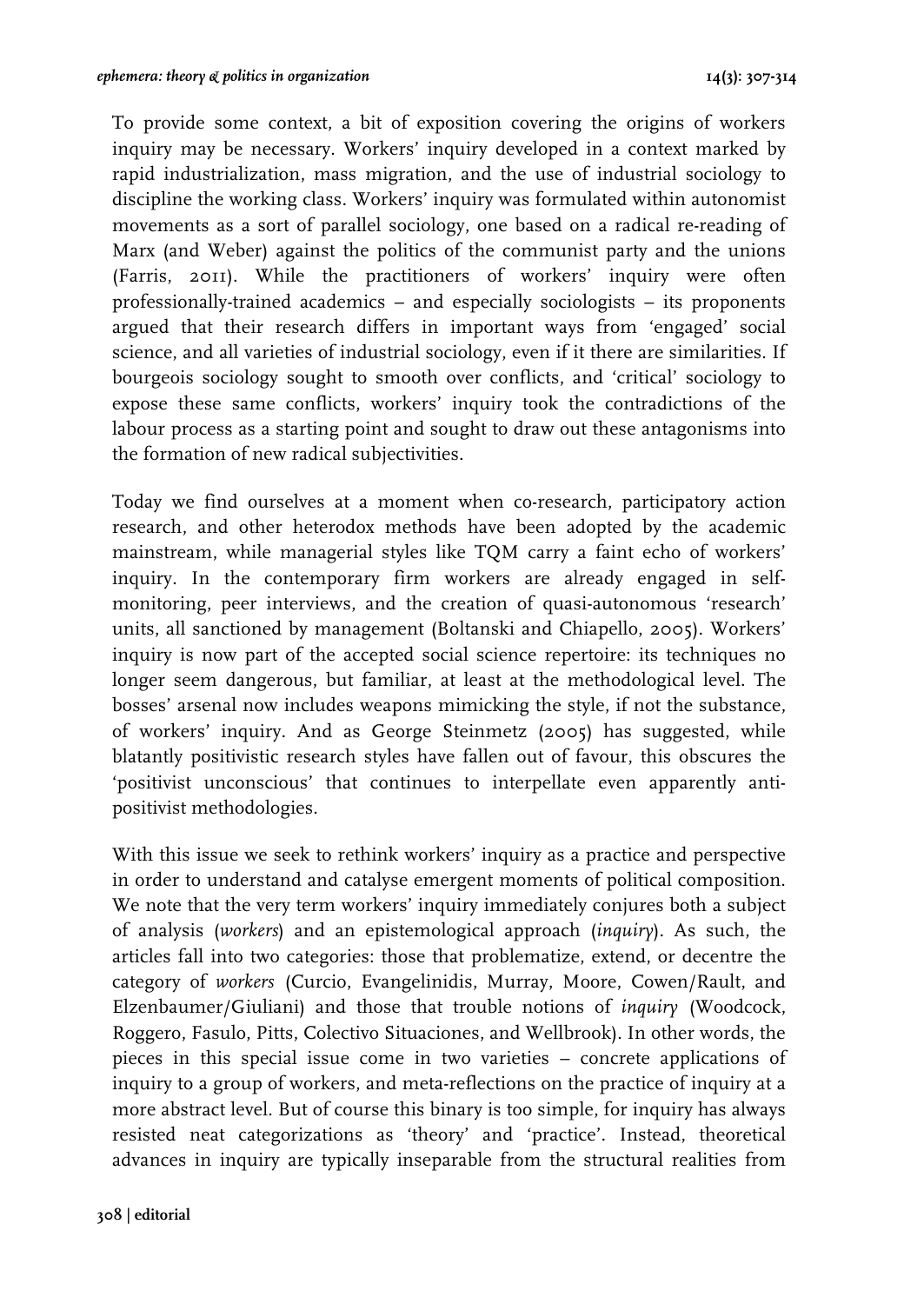which they emerge. Therefore, inquiry has undergone constant reinvention as it strives to apply itself in new settings, even as the expanding scope of inquiry is itself generative of increasing theoretical sophistication. So the empirical case studies that follow often gesture toward advances in inquiry, while the theoretical tracts are often suggestive of new research projects.

An article by Fabrizio Fasulo entitled 'Raniero Panzieri and workers' inquiry: The perspective of living labour, the function of science and the relationship between class and capital' offers a passionate and spirited defence of Raniero Panzieri's ideas on utility of scientific knowledge. One of the major debates that wracked workers inquiry in its classical period concerned the functions of industrial sociology and its applicability to anti-capitalist struggle. Panzieri emerged as perhaps the most vocal proponent of a position that viewed sociology itself as toxic, but believed its essential techniques, including its orientation toward science, could be refashioned into weapons of the working class. As Fasulo observes, this position is derived in part of from a reading of Marx that understands his political economy as proto-sociological. But crucially, Fasulo indicates that Panzieri differentiated between sociological discourses and sociological tools: whereas the former is strictly the province of capital, the latter might be appropriated by forces antagonistic to capital. There is a danger here, as with any act of reappropriation, that the working class might simply reinvent bourgeois sociology in its own name. But for Panzieri, this possibility is all but precluded by the very nature of the working class: whereas capital is only so much dead labour, the working class is both prior to capital and an evolving, dynamic form, so its modes of inquiry are necessary anticipatory. The working class can repurpose sociology, and indeed Panzieri hoped such a socialist sociology would be the essence of inquiry.

An article by Frederick Pitts ('Follow the money') points to the limitations of workers inquiry, which in his view is hobbled by its emphasis on production. Even the much-lauded social factory, with its metaphor of industrial labour (however diffuse), fails to escape the productivist straightjacket. Instead he poses that contemporary inquiry must position circulation alongside production as coconstitutive of value, and therefore intrinsic to the modern economy. Relying on a feminist perspective, Pitts claims that by centring the commodity as the subject of analysis, researchers might move toward a full understanding of intertwined spheres of productive and circulation that points toward the importance of daily life. Pitts emphasizes the elusiveness of value, and how following the commodity through its circulation, in total processes/life, begins to address this shortcoming. It is alluded to that we have now the theoretical foundation for a more robust empirical examination of value.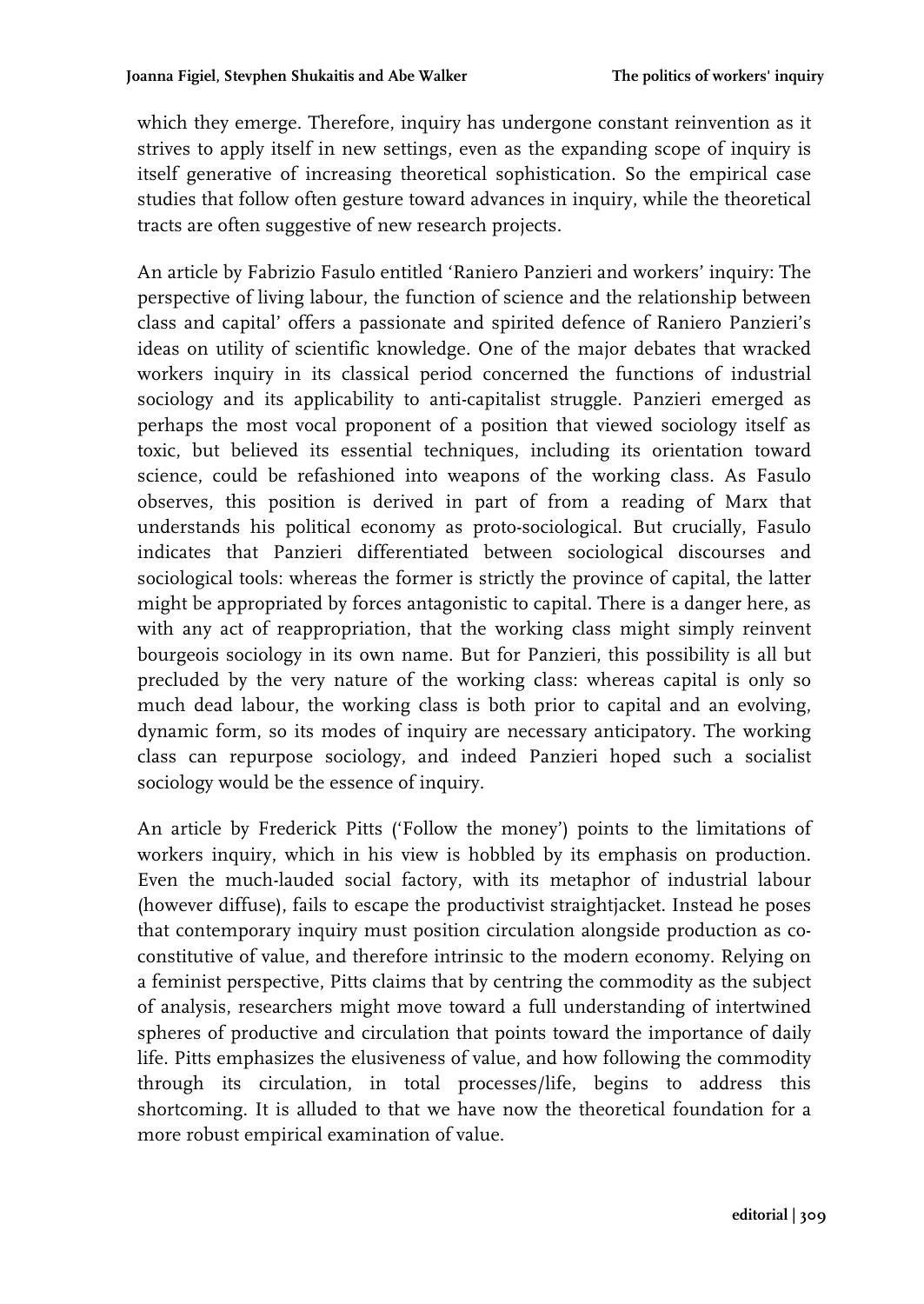Though many of our authors take up the role of the academy in shaping knowledge production, Christopher Wellbrook brings this issue into particular focus. One of the most significant debates in workers inquiry concerns the extent to which intellectuals at some remove from the conditions of the shop floor might provide the working class movement with leadership. At one pole, there were those who believed researchers should structure interviews and questionnaires to guide the working class toward the 'correct' formulations (a la Touraine), and others who believed researchers should immerse themselves in the factory setting and seek as much as possible to occlude traditional divisions between workers and intellectual. In 'A Workers inquiry or an inquiry of workers', Wellbrook leans hard toward the latter position, though without entirely dismissing the unique perspective and theoretical insight that intellectuals might sometimes offer. On the one hand, Wellbrook claims the contemporary demarcation between worker and intellectual is a historically specific phenomenon, divorced both from Marx's understanding of knowledgeproduction as authentically productive, and from the longstanding tradition of working class autodidacticism. In doing so, he calls into question co-research strategies that preserve an unbalanced power dynamic and privilege officially sanctioned forms of knowledge. His piece lays the groundwork for a revived humanist workers inquiry that privileges workers' experience and subverts boundaries between researcher and research subject via a 'reflective community of worker-organizers.'

As many observers recognize, the ascendant logistics sector is a site of particular vulnerability for global capital, as just-in-time production renders nodes of circulation more important than ever. In 'Practicing militant inquiry: Composition, strike, and betting in the logistics workers struggles in Italy', Anna Curcio draws on her experience as an embedded researcher in a wave of strikes by Italian warehouse workers to point to new forms of political recomposition in the modern economy. As she notes, this struggle has spawned new forms of subjectivity, as workers generate new forms of semi-autonomous organization vis-à-vis their unions, and as struggles become increasingly generalized across the social body. In this case, workers' insider knowledge of the production process and circulation cycles allowed them to leverage power in unique ways. One of Curcio's boldest claims is a direct challenge to conventional union thinking about strikes. Whereas unions often operate on the assumption that strikes will remain confined to the workplace, perhaps with token community support, Curcio suggests that unions should instead 'bet on generalization' by gambling on the chance that every strike may grow into a large-scale political mobilization. In a faint echo of Pascal's wager, Curcio seems to suggest that the potential benefit to a union that gambles successfully far outweighs the shortterm damage of guessing wrong.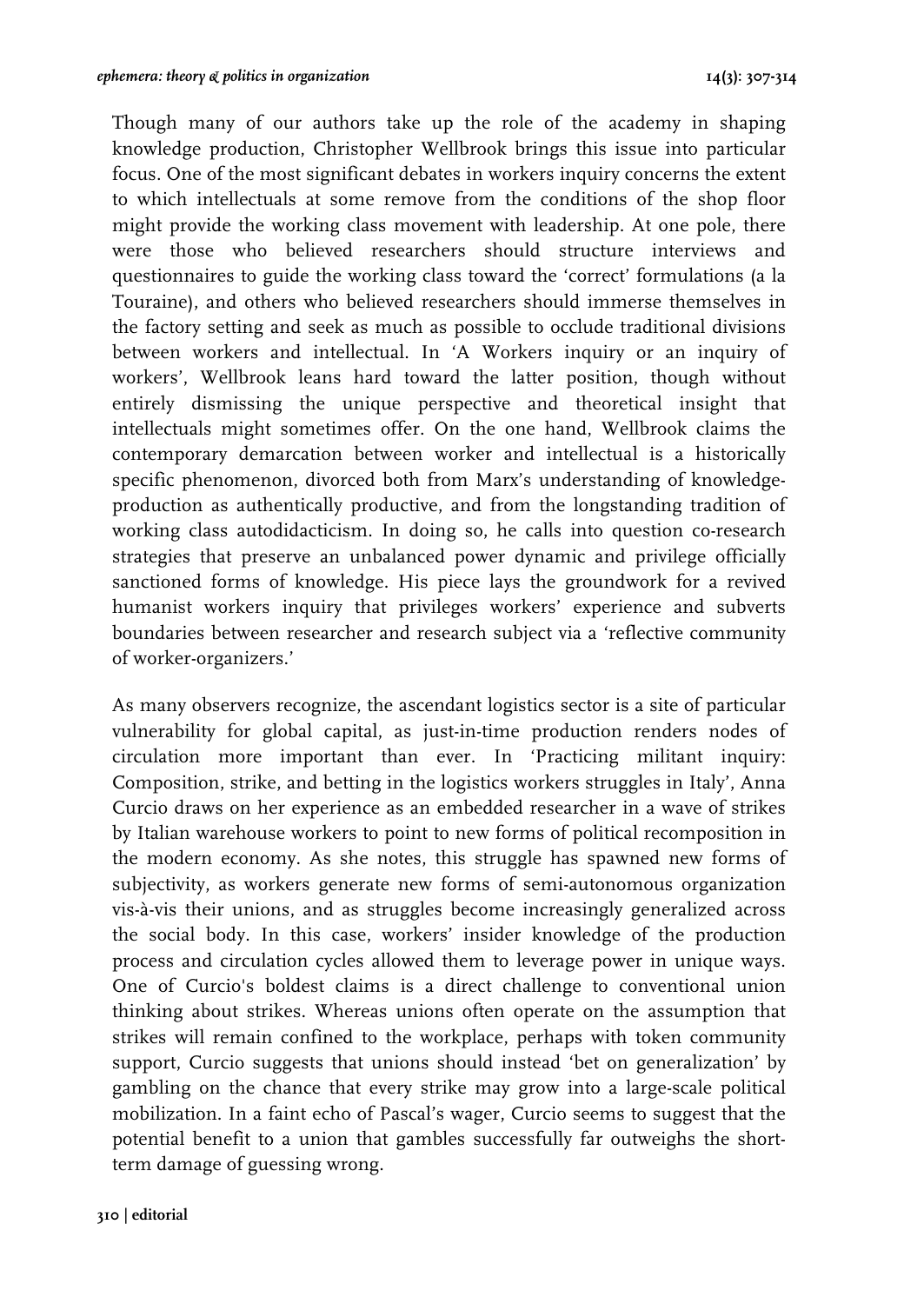In a note entitled 'Crisis, governmentality, and new social conflict: Argentina as a laboratory', Colectivo Situaciones draws on the context of Argentina a decade since the 2001 economic collapse to ask how militant research can best respond to the partial subsumption of social movements by the state. They propose that militant research should be oriented around forms of protagonism they describe as 'social mobilities' – fleeting and unstable modes of organization that often overlap with government mechanisms. Of course, the contrast with 1970s Italy, when mass movements constituted themselves outside of and inevitably in opposition to government mechanisms, could not be starker.

In 'Workers' inquiry in praxis: The Greek student movement of 2006-2007', Angelos Evangelinidis traces out a trajectory of student activism in Greece centering on a wave of university occupations in 2006-07. Students, with their competing loyalties and ambiguous class position, have always been an attractive subject for inquiry, but until recently, were more likely to be practitioners than objects of investigation. As Evangelinidis points out, student movements have much to gain from an autonomist-inspired critique of traditional student activism. Just as the Italian autonomists found their point of departure in establishment unions, wholly captured by the institutional Left and often the State, the Greek autonomist student movement positioned itself in explicit opposition to organized Left groups on campus, often themselves aligned with political parties. Evangelinidis reports and analyses the finding of a major study of the occupation and strike wave that sought to evaluate the state of class composition within the mobilized student milieu. In the process, the researchers quickly discover that traditional units of measure ('consciousness', 'identity', 'ideology') fail to capture the totality of factors that may provoke a social explosion. Implicitly, they also seem to suggest that the questionnaire and interview, as tools of measure, are wholly inadequate to the task. While Evangelinidis refrains from generalizing his observations, his study would seem to raise questions about the utility of social scientific practices, in ways that directly challenge Panzieri's ideas, described above.

In 'The shame of servers: Inquiry and agency in a Manhattan cocktail lounge', Jennifer Murray puts workers inquiry in dialogue with recent theories of gendered labour, especially the work of Eve Sedgwick on shame. This piece points to the limits of inquiry, particularly when affective labour comes into play. Based on an extensive workers inquiry at a New Jersey (US) cocktail bar, she suggests the interview techniques can be emotionally damaging for vulnerable populations, and that inquiry should carefully consider its impact. Murray deploys the category of shame to examine the downsides of work in an upscale hotel bar for the mostly female staff. She looks at how workers experience shame, and their various strategies for coping with or minimizing it. The piece raises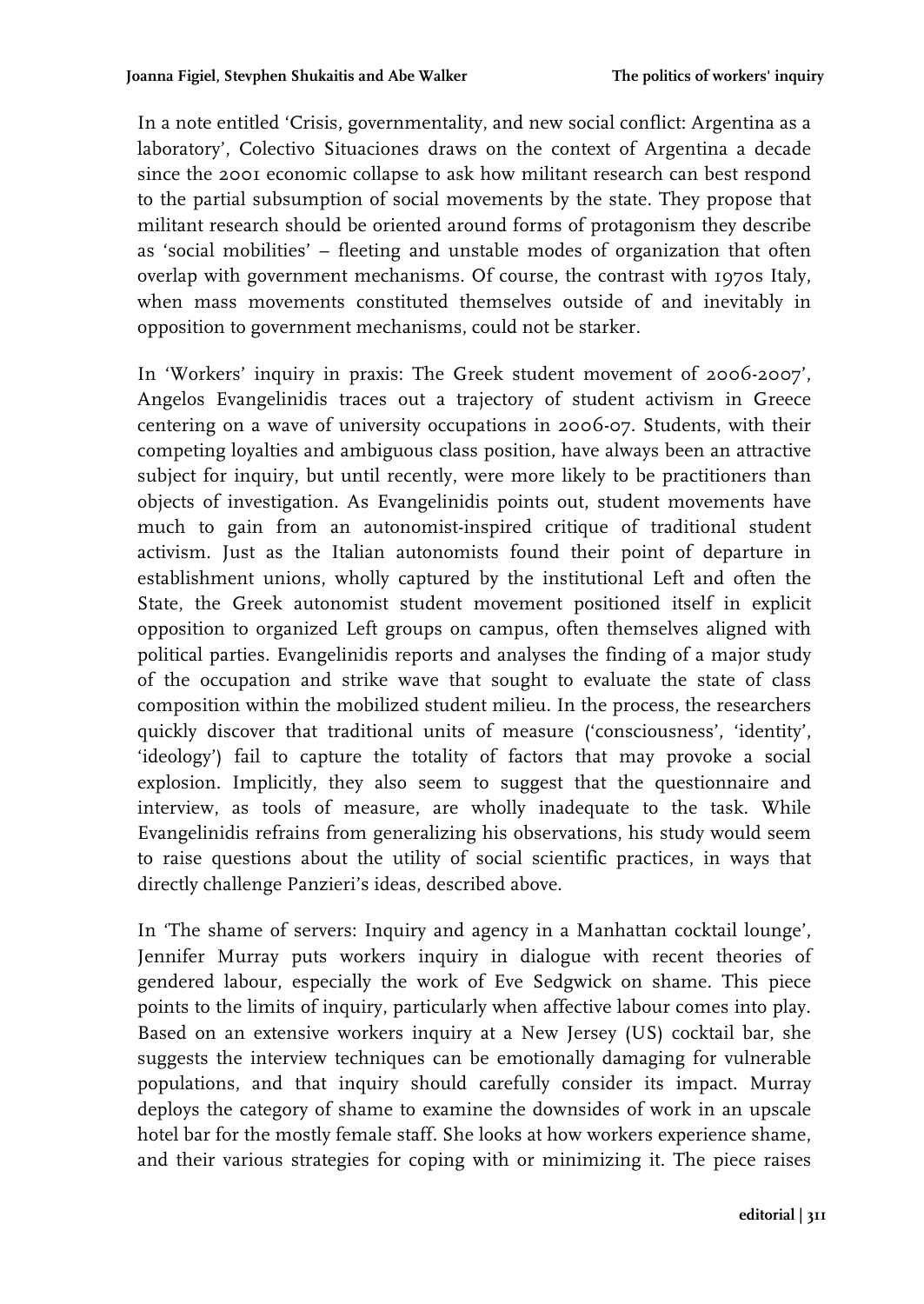some provocative questions challenging the paradigm of workers inquiry. It suggests that since unwelcome interrogation of workers' personal lives by bar patrons is a large part of what makes the work potentially shameful, similar questioning by researchers is a fraught endeavour.

As is well established, the sociology that served as an interlocutor for workers inquiry was, above all, a sociology of work and labour that privileged the factory and industrial modes of production. In contrast, artistic labour is marginalized or more commonly ignored by empirical sociologists, and the arts certainly do not figure prominently in the social science cannon. In 'Labour, religion and game or why is art relevant for social science', Michał Kozłowski offers a partial corrective, making a convincing case for positioning art at the centre, rather than at the margins, of social science theory and research. By implication, he suggests that workers' inquiry, to the extent it is modelled on a (heterodox) sociology, ignores art at its own peril. Kozłowski might therefore appreciate that three out of seven 'empirical' studies in our special issue concern artistic and creative workers. But a more generous reading of Kozłowski allows that the artistic turn is not merely a question of conducting research on art workers. Instead, for Kozłowski, a theory of art already lurks at the heart of the social sciences, revealed through thinkers like Pascal, Mauss, and Bourdieu. Giving voice to this subcurrent will have major implications for all social scientists and practitioners of workers inquiry, including those whose research is not explicitly 'about' artists.

'Designers' inquiry: Mapping the socio-economic conditions of designers in Italy', by Bianca Elzenbaumer and Caterina Giuliani, studies an industry populated by disparate workers with few social ties who do not understand their daily practice as labour. While inquiry has often confronted workers who might be classified as depoliticized or lacking class consciousness, this projects teases the boundaries of a workers inquiry, and is all the more important as contemporary workplaces come increasingly to resemble the design sector. In the process, the authors speak to the necessity of reconceptualising design-work as a site for struggle.

In 'Art workers want to know', Alan W. Moore traces out a genealogy of the Art Workers Coalition, a now-defunct collective formation that sought to transform the art world. Moore suggests that the spectre of this organization presents itself in the form of contemporary squatted social centre. By explicitly suggesting that a movement may outlast its formal demise, he flaunts traditional understanding of movement life cycles, and raises important questions about the remainder through processes of decomposition.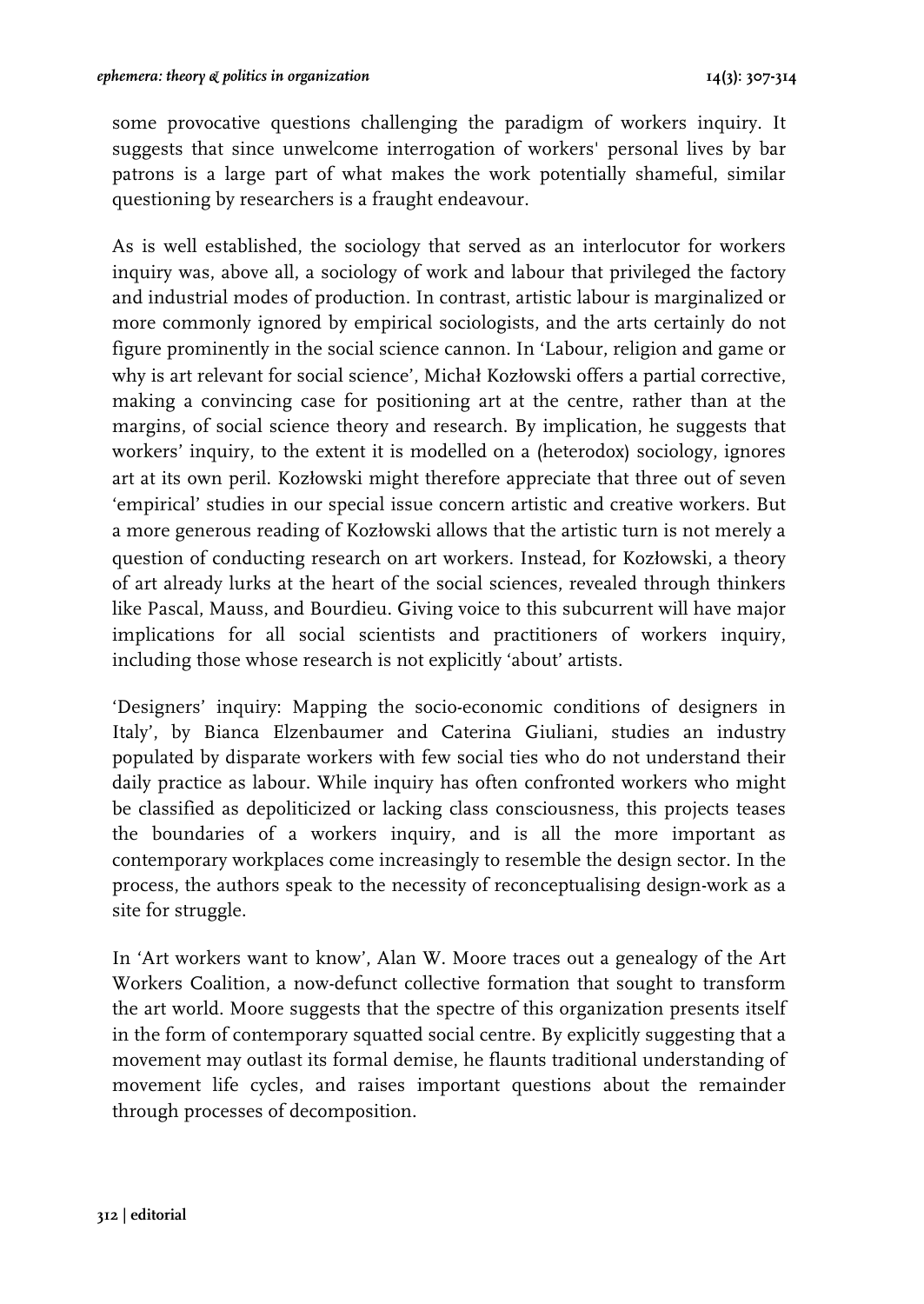A number of contributions to this issue engage with groups of workers that are relatively depoliticized, thus posing questions about the relation between militants and class composition. In 'The labour of being studied in a free love economy', T.L. Cowan and Jasmine Rault offer a model of an (as-yet unrealized) initiative to study the labour of feminist and queer creative workers. If workers inquiry has often tended to privilege the wage relation as a basic starting point for understanding labour, Cowan and Rault confront the specter of voluntarism and affective labour, and other forms of unwaged work. While they have yet to execute their proposed project, they are particularly attuned to the possibility that the their research will be poorly received by a community that has an ambivalent relationship to work.

In 'The workers' inquiry from Trotskyism to *Operaismo*: A political methodology for investigating the workplace', Jamie Woodcock offers something of a heterodox history of workers' inquiry. He recommends that modern inquiry combine the best insights of American Trotskyism and Italian *operaismo* to create a unique amalgam, not far removed the work of the collective Kolinko in call centres.

In a note entitled 'We didn't expect the revolt, but we've organized it: Notes on co-research and workers inquiry', which served as the introductory presentation for the conference upon which this special issue is based, Gigi Roggero asks a number of prescient questions about the future of co-research, which he views as a privileged subcategory within inquiry. For Roggero, co-research intervenes while struggles are ascendant, but before they have exploded. In what might be read as a rebuttal to Wellbrook et al., he offers a cautionary note to those who conceive of co-research merely as a democratic relationship between subject and object. Instead, he poses that co-research must preserve and foreground power imbalances, as it is itself embedded within class relations.

This issue is admittedly inconclusive with regard to the future of inquiry. Indeed, the authors present wildly divergent positions that are often mutually contradictory, and nearly impossible to generalize. What is clear, however, is that new sites and subjects cannot be agglomerated to the tradition of inquiry in an additive fashion. Nor can workers' inquiry, with its origins in the Italian factories in the 1960s, be transposed across time and space without significant modifications. Instead, workers' inquiry must remain resilient – as it always has been. Just as the relative marginalization of the mass worker led to a crisis in inquiry that later spawned the social factory, the impending implosion of the social factory may portend another looming crisis. Clearly, none of the authors in this issue suggest that inquiry must be abandoned altogether. But for some, the future of inquiry will require altering its fundamental precepts, and therefore